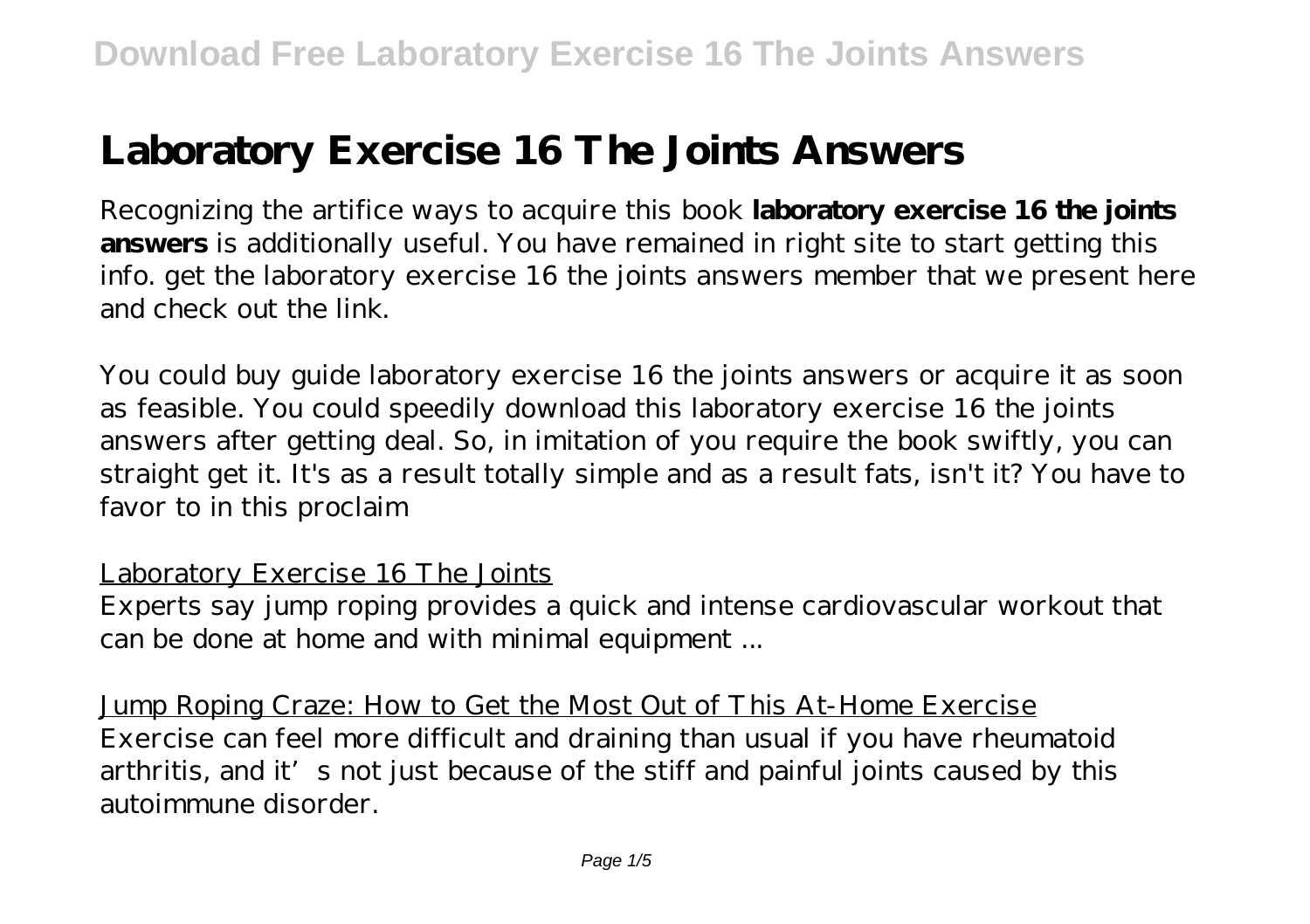Why exercise is so difficult for people with rheumatoid arthritis 6 Department of Rehabilitation Science, Osaka Health Science University, Osaka, Japan Background We have reported that a resistive single-leg squat (RSLS) exercise using exercise ... Setting ...

BIOMECHANICAL ANALYSIS OF SINGLE-LEG SQUAT WITH ISOKINETIC AND CONSTANT RESISTIVE FORCE USING CONTROLLABLE EXERCISE EQUIPMENT 1 School of Sport Science, Exercise and Health ... Additionally, we determined if an athlete's knee joint biomechanics change over a season of AF. With this information, we can establish if positive ...

Changes in knee joint biomechanics following balance and technique training and a season of Australian football Some patients with systemic autoimmune arthritis can also have fever, fatigue and malaise. "A rheumatologist will carefully evaluate the pattern of joint pains, examination findings, do x-rays and lab ...

The #1 Cause of Arthritis, According to Science

The AH-1Z upgrade is part of the new Digital Interoperability suite that will be later extended also to the UH-1Y Venom.

The AH-1Z Viper Performed The First Link 16 Test Flight As The H-1 Mixed Fleet Page  $2/5$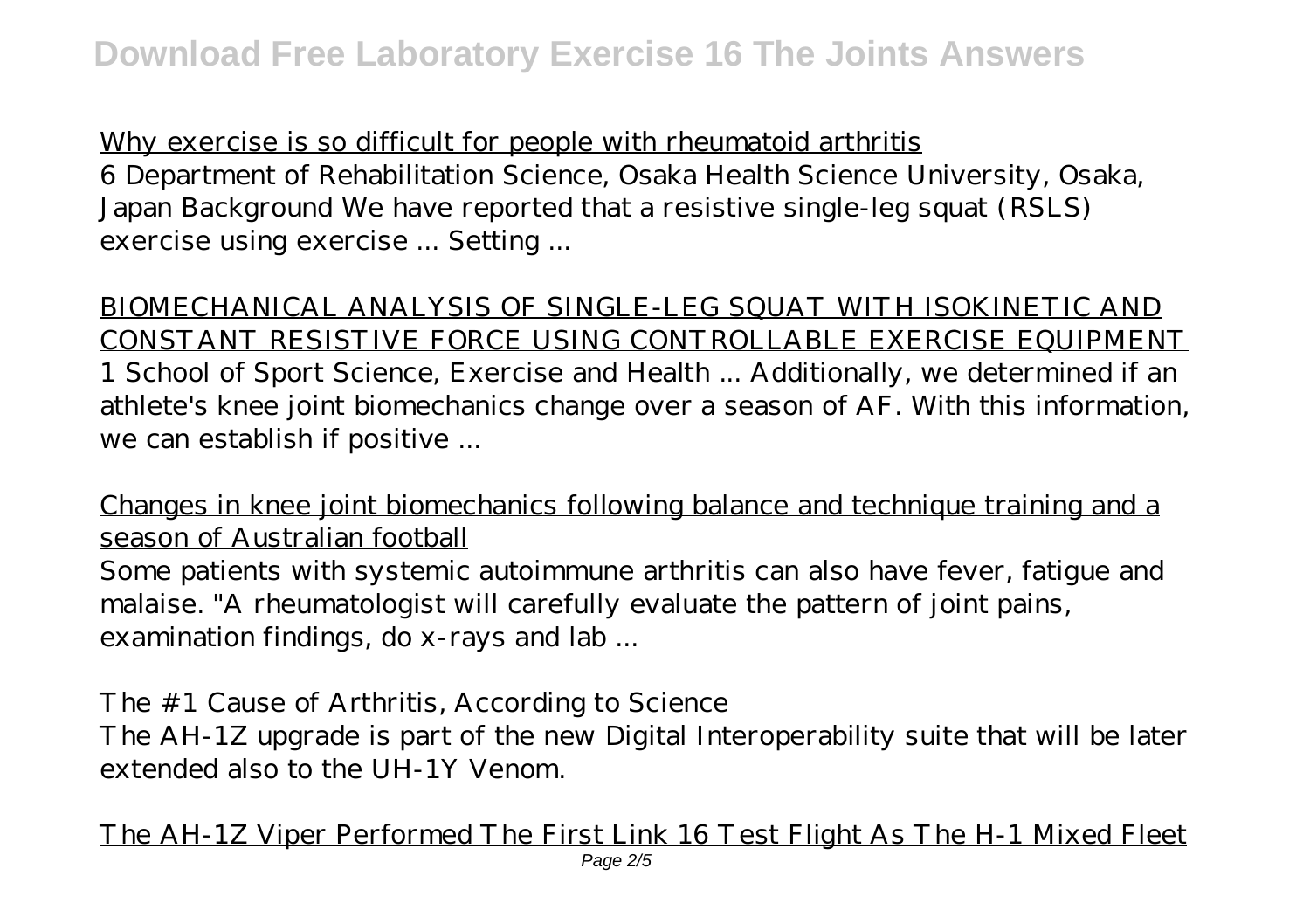### Surpassed 400,000 Flight Hours

Contracting Soldiers from across the MICC are joining their Air Force counterparts June 21-25 for the virtual 2021 Joint Forces Contracting Exercise.

Contracting Soldiers, Airmen to exercise joint operational capabilities This network — which has been billed as an "internet of things" for the military  $-$  is known as joint all-domain command and control. JADC2 has become a buzzword in the Pentagon as the armed services ...

# Army Fleshing Out Joint All-Domain Command, Control

In total, there are 16 million adults who deal with chronic ... Unfortunately, the statistics for joint pain and arthritis are not any better. Today, more than 49.6 percent of people over the ...

The Ultimate Guide to CBD and Seniors With Joint and Back Pain The Idaho Cleanup Project contract, worth approximately \$6.4 billion over a 10-year period, was awarded to a different company than the one that has been managing the cleanup of nuclear ...

New company to take control of Idaho National Lab waste cleanup The Human Performance Laboratory (HPL ... a prototype exercise testing and training treadmill (Resist-X), a Protokinetics Zeno Walkway, a Biodex multi-joint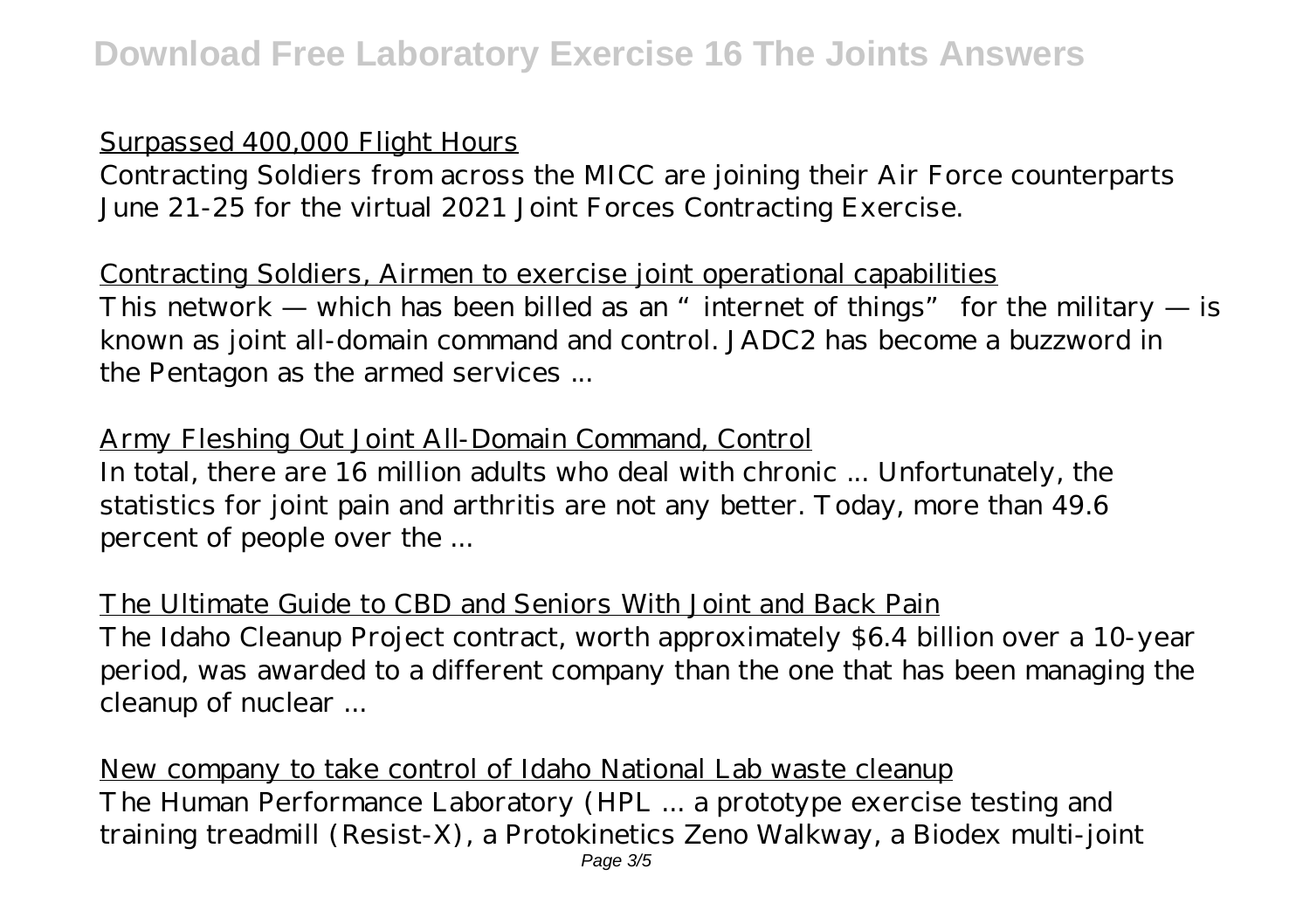dynamometer, a Delsys 16-channel wireless ...

Human Performance Laboratory

Acumen Diagnostics is a joint venture between Q&M and the founder of Acumen Research Laboratories, Ong Siew Hwa. The medical technology firm has a Covid-19 clinical lab where polymerase chain ...

Q&M unit wins tender to provide Covid-19 swab and testing services As part of the annual Emerald Warrior exercise ... The Joint-Air-to-Surface Standoff Missiles or JASSM, are generally launched from bombers, such as the B-52, or fighter jets, like the F-16 ...

White Sands tests cargo plan for 'creating a more lethal force' Air Force Research Laboratory, Rome, New York ... 46,375,000 firm-fixed-price contract for construction of the Air Force Targeting Center facility at Joint Base Langley-Eustis. Bids were solicited via ...

### Acquisition and Contracting

Concorde Career Colleges and Mid-South Sleep have opened an on-campus sleep lab that provides diagnosis and care for the community and training opportunities for Concorde students. The Sleep Lab at ...